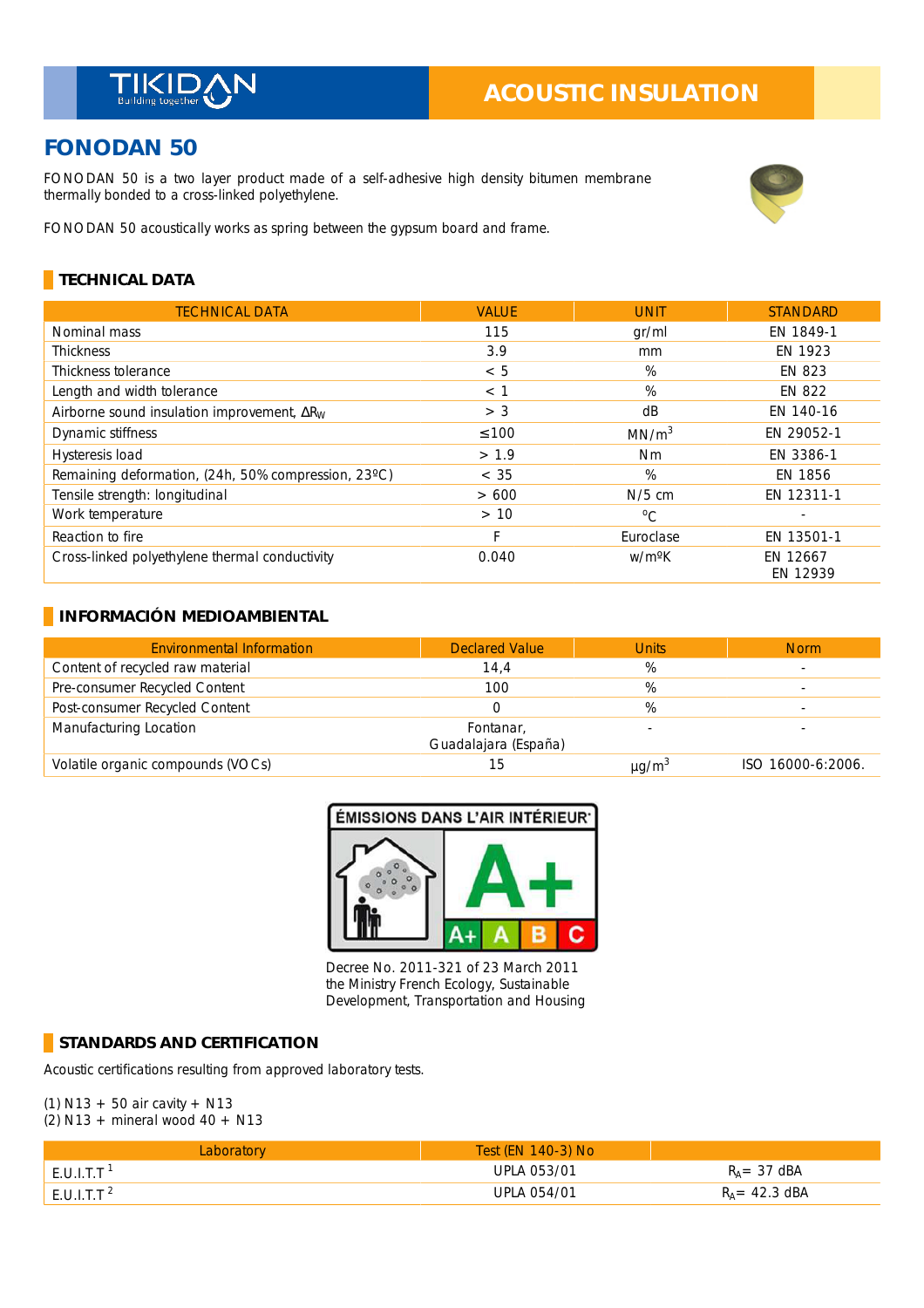# **TIKID**

# **SCOPE**

- Antiresonant adhesive stripe to improve the plasterboard frames, specially in masonry between independent panels systems of only board.

- Against impact noises in the frames of laminated floors, is also suitable as protection against the support dampness.

- Antiresonant stripe in metallic structures in roofs with tiles.

## **PRESENTATION**

| <b>PRESENTATION</b> | <b>VALUE</b> | <b>UNIT</b>   |
|---------------------|--------------|---------------|
| Length              | 10           | m             |
| Width               | 4.6          | <sub>cm</sub> |
| Total thickness     | 3.9          | mm            |
| pack / pallet       | 36           | un            |
| Units per package   |              | ud            |
| Product Code        | 610202       | -             |

# **INSTRUCTION FOR USE**

An installation of the FONODAN 50 is shown in the following pictures: